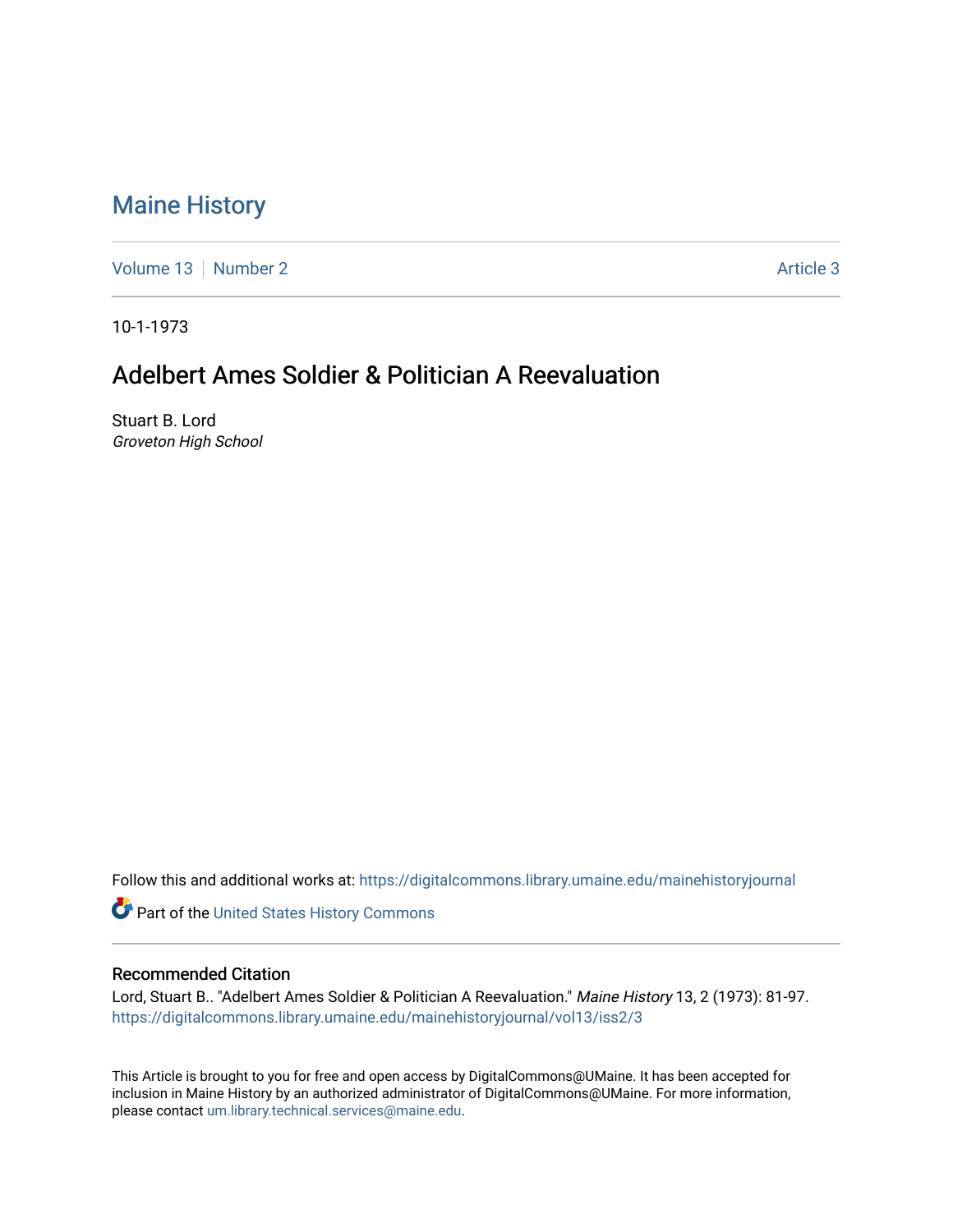

*General Adelbert Ames, United States Senator Elect From Mississippi*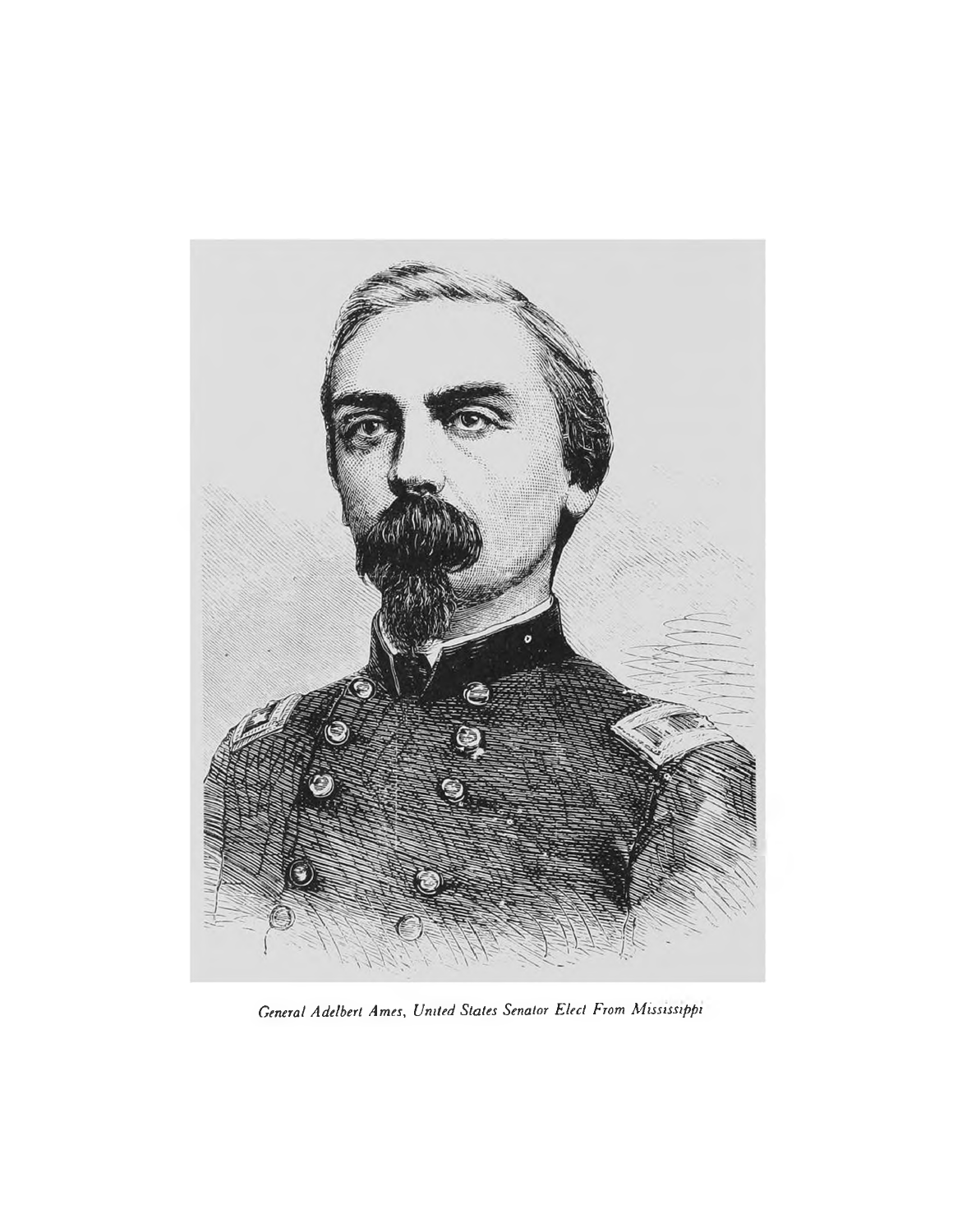## Adelbert Ames Soldier & Politician A Reevaluation

Adelbert Ames was born in Rockland, Maine on October 31, 1835, the son of Jesse and Martha Bradbury Tolman Ames. Since his father was a master mariner, and given the shipbuilding atmosphere of Rockland, it is not surprising that young Ames served as a sailor and later as mate on a clipper ship.<sup>1</sup>

In 1856, when he was twenty years old, Ames was appointed to the United States Military Academy at West Point. Here he probably took such courses as mathematics, languages, tactics, chemistry, engineering, ethics and law, and ordnance. He mastered these quite well apparently, for when he graduated in May of 1861, he stood fifth in a class of forty-five.<sup>2</sup> He was assigned as a Second Lieutenant to the Second Artillery Regiment, but due to the Civil War and the need for trained officers, he was made a First Lieutenant in the Fifth Artillery eight days later.<sup>3</sup>

Within a month of his commission, Ames was moving South with the Union Army. The army met the Confederates at Bull Run Creek near Manassas Junction in Virginia, and Ames and his battery were placed on Henry Hill. The Confederate General, Beauregard, had this hill as one of his objectives, and both sides fought fiercely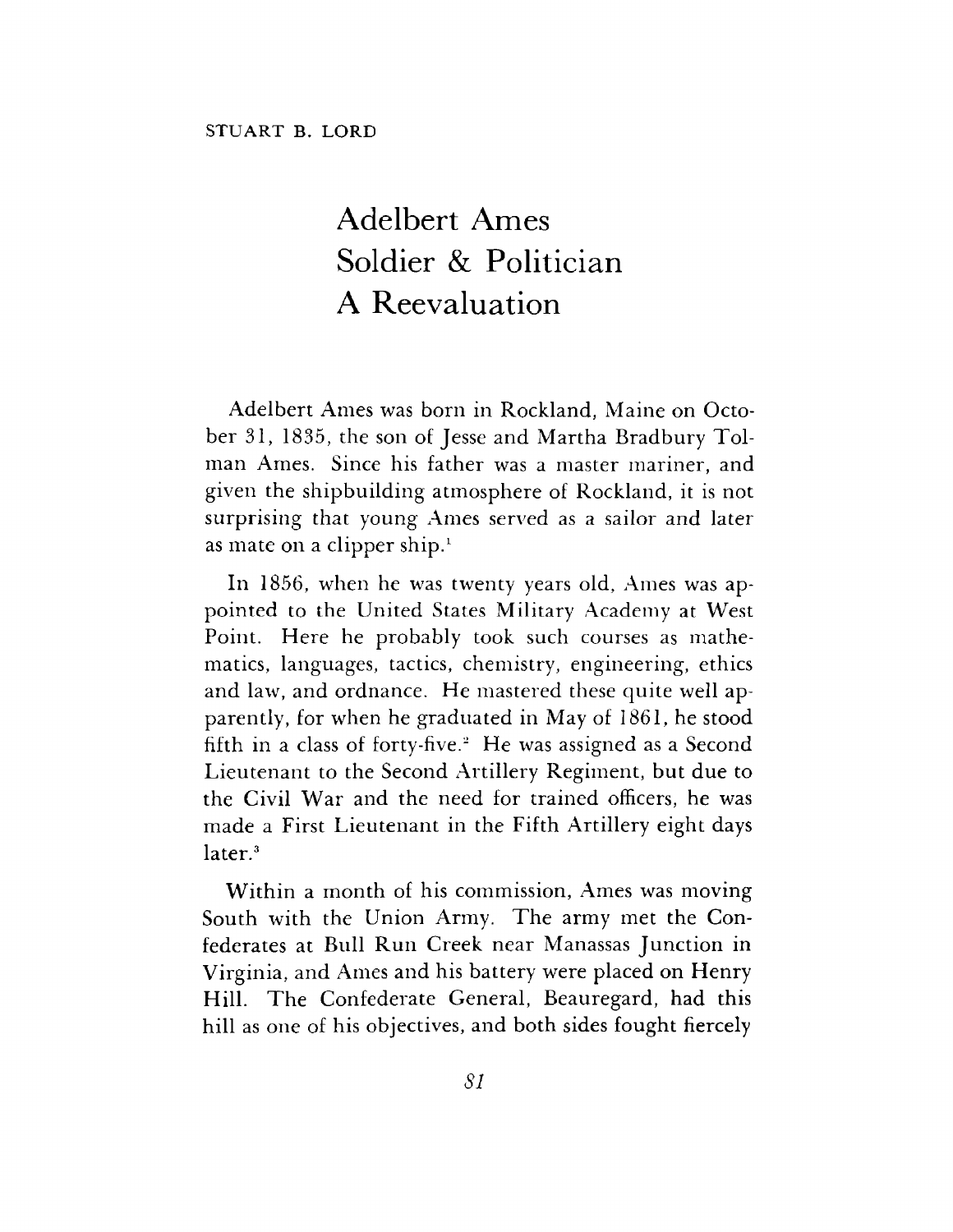for it. The Union forces finally evacuated, as Beauregard said: "Leaving in our possession the Robinson and Henry houses, with most of J. M. Ricketts' and Griffin'<sup>s</sup> batteries *[Ames' unit]* the men of which were mostly shot down where they bravely stood by their guns."<sup>4</sup>

Among those "shot down" but evacuated before Beauregard arrived, was Lieutenant Ames. He had done so well in his first fight that he later received the Medal of Honor. In describing the part Ames played in this battle, his citation stated that he:

remained upon the field in command of a section of Griffin'<sup>s</sup> Battery, directing its fire after being severely wounded and refusing to leave the field until too weak to sit upon the caisson where he had been placed by men of his command.<sup>5</sup>

For his gallantry at Bull Run, Ames was awarded the brevet rank of Major, and after recovering from his wound was made commanding officer of Battery A, Fifth Artillery, in October, 1861. He was now in a command position with several channels open to promotion; he had acquired a fine reputation in the Army for his work at Bull Run; and most of all, he seemed to relish soldiering and action. In a letter to his parents in December, 1861, he observed: "Shooting at birds is not so exciting as shooting at secessionists."<sup>6</sup>

Ames would have plenty of chances to shoot secessionists when he moved out with McClellan in the Peninsular Campaign and fought in the Battle of Malvern Hill (Virginia). For his part in this action, he received the brevet rank of Lieutenant Colonel. Ames then left the scene of action and returned to Maine to take command of the newly formed Twentieth Regiment Infantry, Maine Volunteers.<sup>7</sup>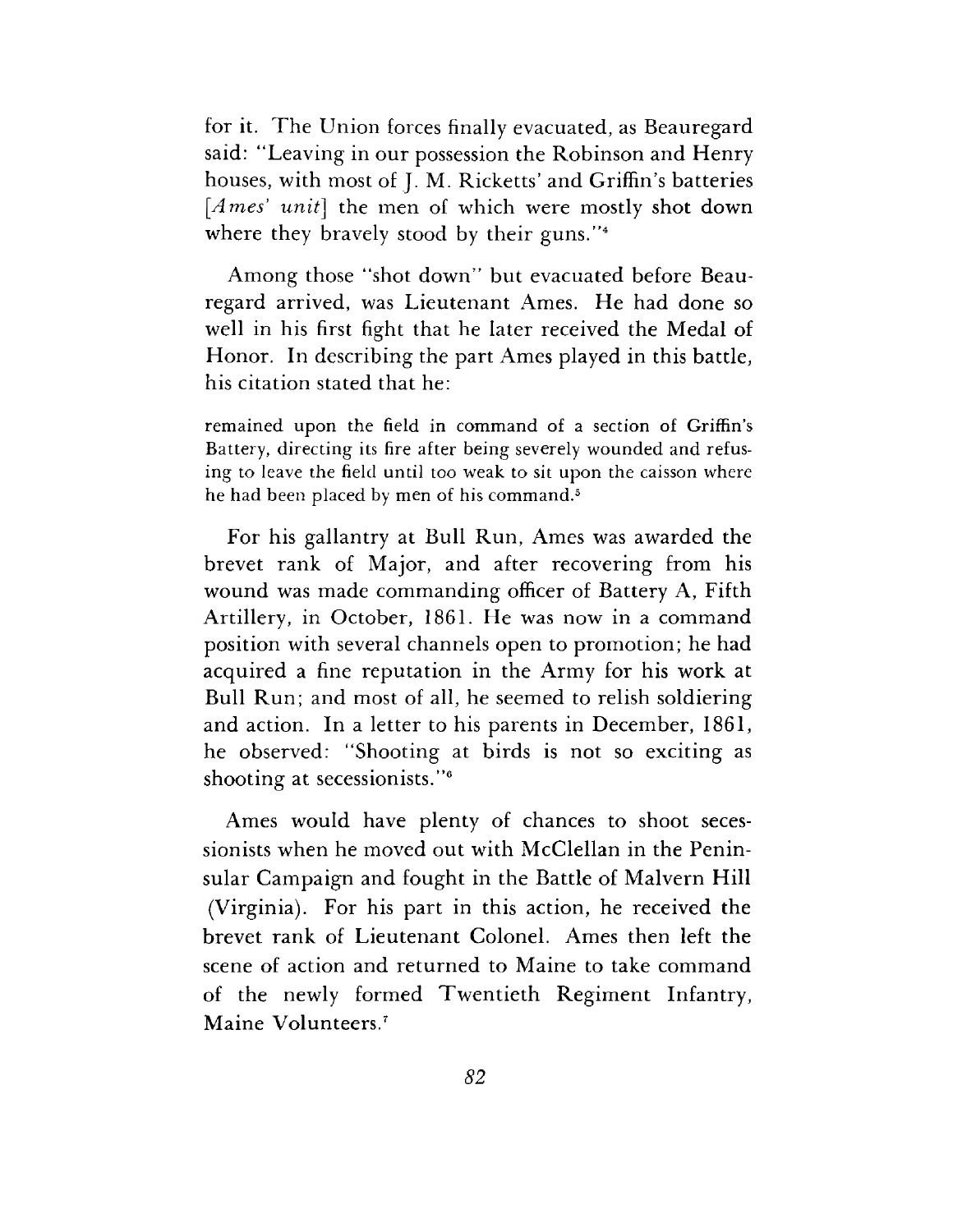In August, 1862, Colonel Ames arrived at Camp Mason in Augusta, to take command. His regiment, destined for later fame, must have appalled the young West Pointer. It seemed to be nothing more than a band of civilians. "This is a hell of a Regiment!" Ames barked, and set to the task of whipping the men into some semblance of a United States Army unit. To be sure, this was an arduous task and the Colonel'<sup>s</sup> patience wore thin. One slouching man, obviously unfamiliar with the finer points of soldierly bearing, drew the Colonel'<sup>s</sup> wrath: "For God'<sup>s</sup> sake," said Ames, "draw up your bowels!"<sup>8</sup>

In September of 1862, the Twentieth Maine left for the South, traveling by rail to Boston and completing the journey to Alexandria, Virginia, by steamer. The regiment then went to Washington for encampment at Arlington Heights. The march from the city to the camp ground was described years later by one of the Twentieth Maine'<sup>s</sup> veterans:

It was a most ludicrous march. An untrained drum corps furnished us with music; each musician kept different time, and each man in the regiment took a different step. Old soldiers sneered; the people laughed and cheered; we marched, ran, walked, galloped, and stood still, in our vain endeavors to keep in step.<sup>9</sup>

Colonel Ames was not impressed. He told his men: "If you can't do better than you have tonight, you better all desert and go home."<sup>10</sup>

This kind of advice, plus the rigid training required by Ames, did not endear him to his men. One of them wrote home: "Col. A. will take the men out to drill & he will d'm them up hill and down." The same soldier also remarked: "I swear they will shoot him the first battle we are in."<sup>11</sup> Ames knew, however, the necessity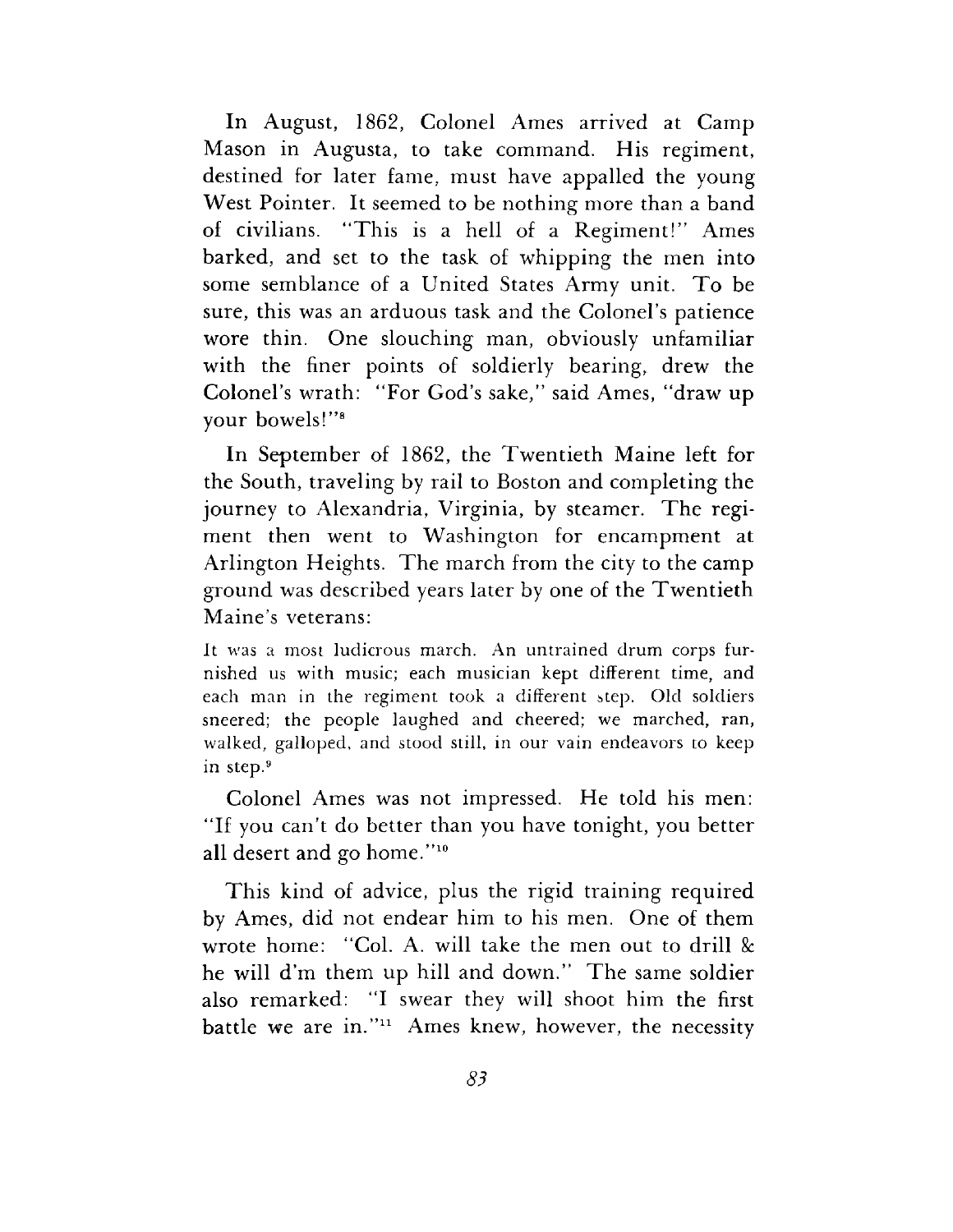for training and discipline. He had seen what happened with unprepared troops in battle. It is largely due to Ames' stern demands and high standards that the Twentieth Maine became one of the finest regiments in the Federal service.

However, Ames had little time to work with his men before the commander of the Army of the Potomac, General Ambrose Burnside (more famous for his whiskers than for his military brilliance) decided to take the Confederate lines at Fredericksburg by direct assault. After performing well in the battle and completing an exceptionally hazardous withdrawal, Ames told the men that they had done well. With this battle, Ames felt that the Twentieth Maine men: "were beginning to see the advantages of good discipline while under fire."<sup>12</sup>

There is little doubt about the fact that Ames was a good soldier. There can also be little doubt about the fact that he was ambitious. Anxious for promotion, he had contact with many officers and civilians in powerful positions. Letters were written on his behalf by General Hiram Berry (a fellow Rocklander, later killed at Chancellorsville), General Charles Griffin (his former battery commander at Bull Run), General O. O. Howard (another fellow State of Mainer) and General Joseph Hooker. Howard wrote to Hooker stating that General Griffin believed Ames to be his best officer. Hooker, then a corps commander, wrote to Vice President Hannibal Hamlin of Maine on November 16, 1862, urging the promotion of Ames to Brigadier General. Hooker stated that Ames: "had gained my esteem and confidence by his intelligence, zeal and devotion to his duties. It would give me great satisfaction to have him advanced and *to exercise that rank in my command"* Hooker concluded: "I know of no officer of more promise."<sup>13</sup>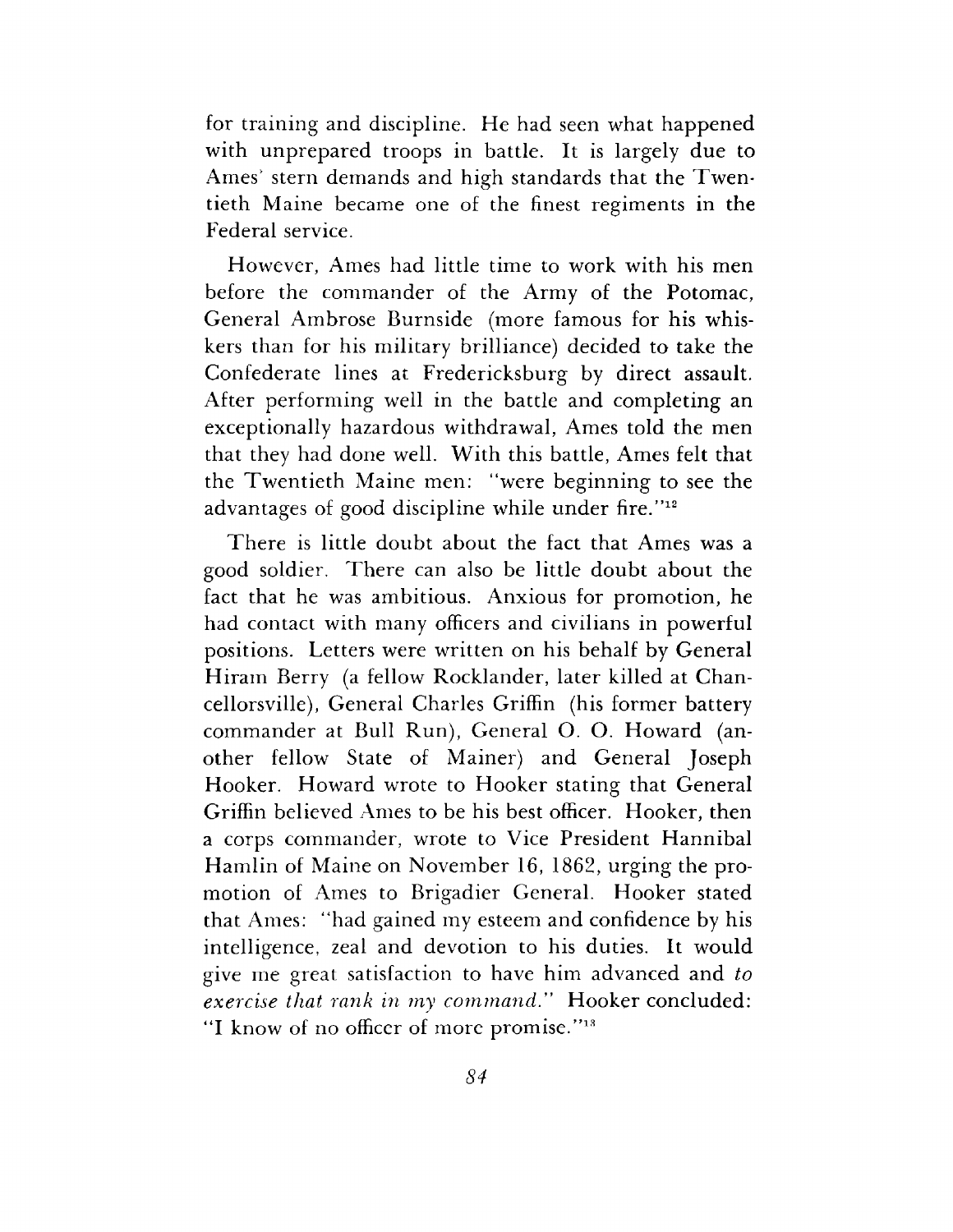Soon after writing this letter, Hooker became the commander of the Army of the Potomac. He prepared to meet the Confederate forces, and Ames was probably aware that if he made a good showing here, he would receive his promotion.

The desire to prove himself was frustrated by a smallpox quarantine which temporarily removed his regiment from active service. Ames circumvented this problem by volunteering to serve at Chancellorsville on the staff of General Meade. Finally, on May 20, 1863, Adelbert Ames was promoted to the rank of Brigadier General of Volunteers. In two years, he had advanced from an untried Second Lieutenant to Brigadier General, becoming the first "Boy General" of the Civil War.<sup>14</sup>

The new Brigadier General was in action by June 9, 1863. At Brandy Station, Virginia, he commanded an infantry detachment that was supporting General Pleasanton's cavalry in its fight against the forces of J. E. B. Stuart. Although largely a cavalry engagement, Ames and his infantry received high praise from Pleasanton. The Cavalryman wrote: "The marked manner in which General Ames held and managed his troops under a galling fire of the enemy for several hours, is entitled to higher commendation than I can bestow."<sup>15</sup> Later, at Gettysburg, Ames, commanding his brigade, assumed command of the First Division, Eleventh Corps when its commander, General Barlow was wounded.<sup>16</sup> Here he met the Twentieth Maine again. The regiment had just completed a valiant defense of Little Round Top on the far left of the Union line. This defense had made them famous, and the young general was probably pleased to write home that as he rode by them: "They gave me three times three. They will do anything for me." A soldier of the Twentieth Maine, writing of the en-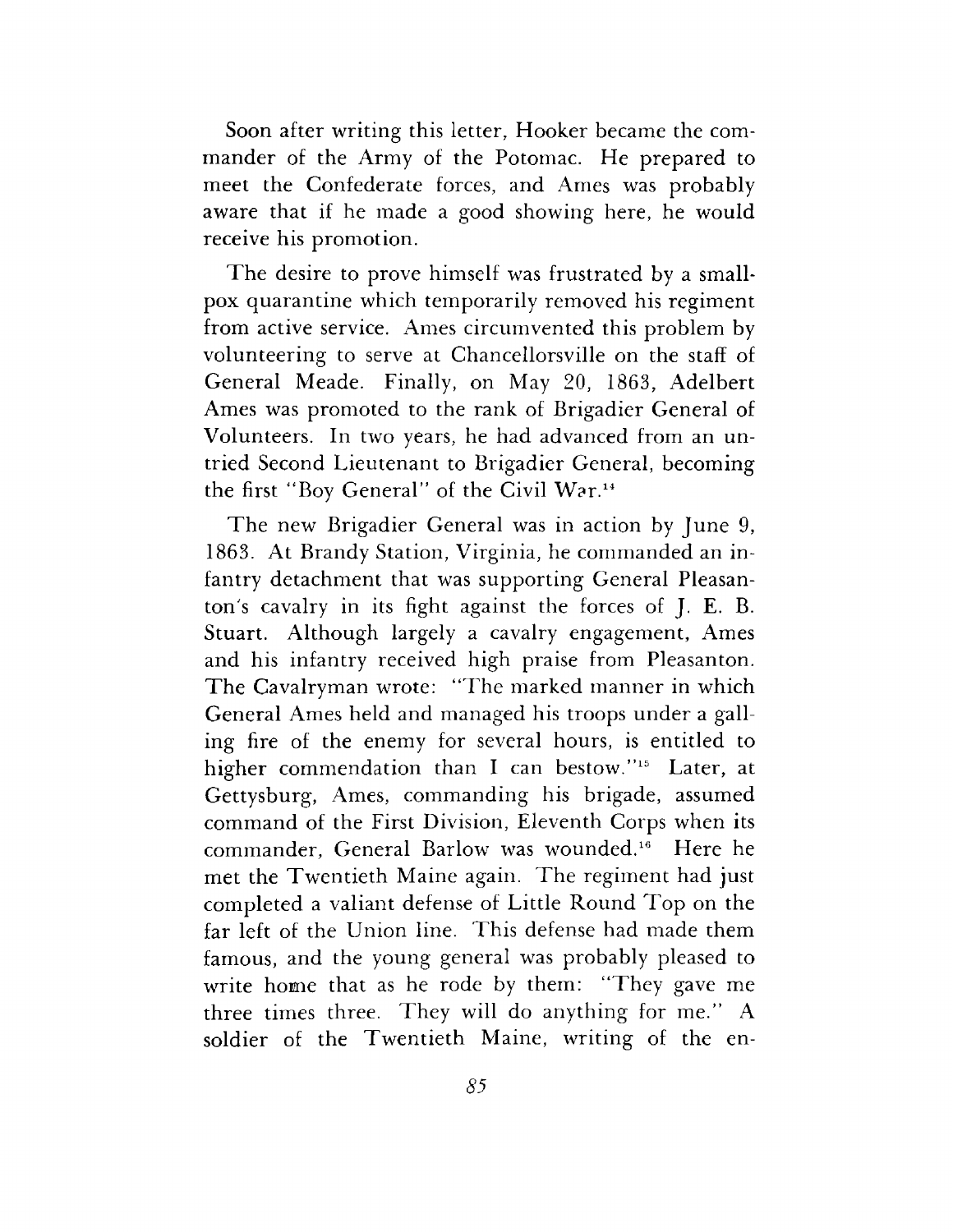counter, remarked that Ames: ''said he was proud of the 20th." Old frictions seemed to have disappeared. Ames knew the regiment had helped him get his star and the regiment knew that the general had made them into the type of unit they were. Later the men presented Ames with a gift sword, sash, and belt. Ames replied that he had: ''The most profound sentiments of pride and affection" for them. When the Twentieth Maine received a new flag from home to replace the one that was torn, worn, stained, and honored; they felt that the old flag should be given to someone who would understand all that it represented. The flag was sent to Adelbert Ames.<sup>17</sup>

After Gettysburg, Ames served with Benjamin Butler'<sup>s</sup> Army of the James. He and his troops later returned to the Army of the Potomac to serve in the bloody engagement at Cold Harbor. They were in the lines at Petersburg when the Great Mine exploded in July, 1864. General Ames appeared as a witness before the Court of Inquiry which investigated the explosion that opened up part of the Confederate lines only to become a death hole for the leaderless Union troops that charged the opening. When asked by the Court his opinion for the failure of the assault, Ames replied: " a clear head, where it could see what was going on, . . . might have corrected a great many of the faults that then existed. I think the trouble was [that] no one person at the front . . . was responsible, in consequence of which there was no unity of action." The Court, headed by General Winfield Scott Hancock, concurred with Ames' assessment.

Ames' greatest contribution to the Federal war effort was probably his part in the Fort Fisher Campaign in January of 1865. Fort Fisher in North Carolina was the post guarding Wilmington, the last open seaport of the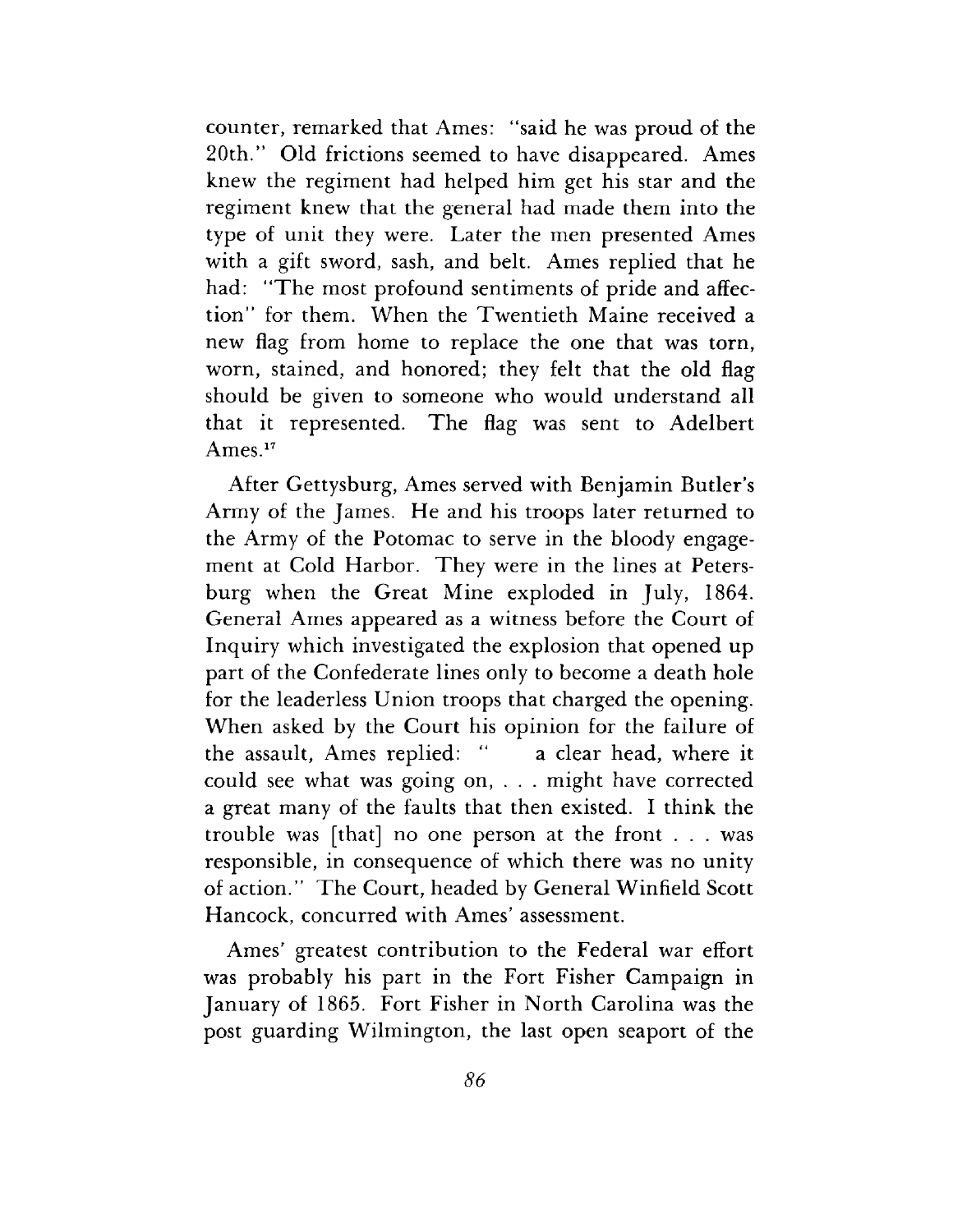Confederacy. General Lee had sent word to Colonel Lamb, commander of the Fort, that: "Fort Fisher must be held or he could not subsist his army.<sup>19</sup> At this time Ames commanded the Second Division in General A. Terry'<sup>s</sup> Tenth Corps. This Division led in the assault. After hard fighting the Fort was taken, but when General Terry sent his report to the War Department, he did not mention Ames' part in the battle and strongly suggested that he (Terry) had supervised the action. Later, Terry tried to atone for this slight (intentional or accidental) by recommending that Ames be made a brevet Brigadier General in the Regular Army, commenting that: "On reflection I feel that I have not done full justice to General Ames' merits.''<sup>20</sup>

By the spring of 1865, the war was finally drawing to a close. On April 9, 1865, General Lee surrendered at Appomattox, and for all practical purposes, the war was indeed over. Adelbert Ames had played a prominent part in it and was awarded the brevets of Major General of Volunteers and Brigadier and Major General, United States Army. "His contribution to the Federal war effort was second to none for his age and experience . . "21

On May 12, 1865, General Ames succeeded General Terry to the command of the Tenth Corps. This command included all troops in North Carolina that did not belong to Sherman'<sup>s</sup> Army. Later, in September, 1865, Ames was placed in command of the District of Western South Carolina, a post which he held until mustered out of the volunteer service in April, 1866. He was one of the last volunteer officers to be discharged. Ames was not happy with this job of "Rebel-Watching." In February, 1866, he had written his mother: "Fire still burns in the hearts of the people here; and our star-spangled banner or our country'<sup>s</sup> uniform are only needed to fan the flame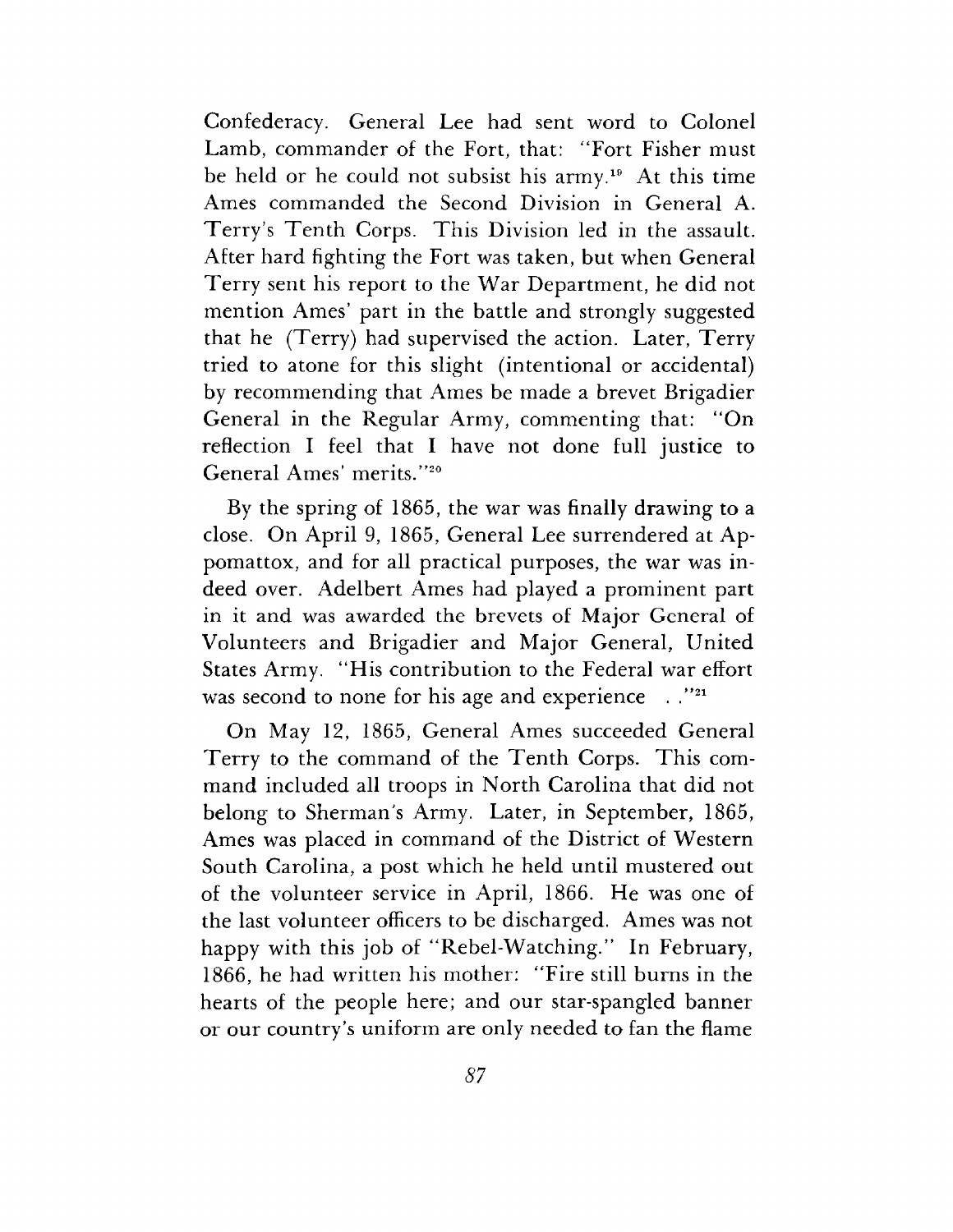into wrath." Upon his discharge, Ames was appointed a Lieutenant Colonel in the Twenty-Fourth U.S. Infantry. He took a leave of absence, however, to go to Europe, and it was not until August, 1867 that he reported for duty with his regiment in Mississippi.<sup>22</sup>

While Adelbert Ames had been in Europe, Congress decided to ''reconstruct" the former Confederate States. This reconstruction was to be administered by the military through Congressional guidance. Serving only briefly with his regiment, Adelbert Ames became thoroughly enmeshed in reconstruction policy upon his appointment as Military Governor of Mississippi in June, 1868. A few months later, he was put in charge of the Fourth Military District, which included, in addition to Mississippi, the State of Arkansas. Although he had served well as a soldier, he was now expected to perform in the arena of politics and administration. Like most Americans, his only civilian political experience consisted of voicing an interest in various political candidates.<sup>23</sup>

While serving as District Commander, Ames sought to enforce the Fourteenth Amendment to the Constitution. In promoting civil rights in his District, Ames "authorized all persons, without respect to race, color, or previous condition of servitude, who possess the qualifications prescribed by the laws  $\dots$  to act as jurors."<sup>24</sup> This action helped the black man to maintain his lawful freedom, but enraged many whites who depended on the laws and the political arena as a last means of defense against former slaves.

Under the Congressional Reconstruction Acts, local elections were held. This gave rise to the Carpetbaggers, those men, Northern and Southern alike, who sought to acquire political office and gain tremendous power. Not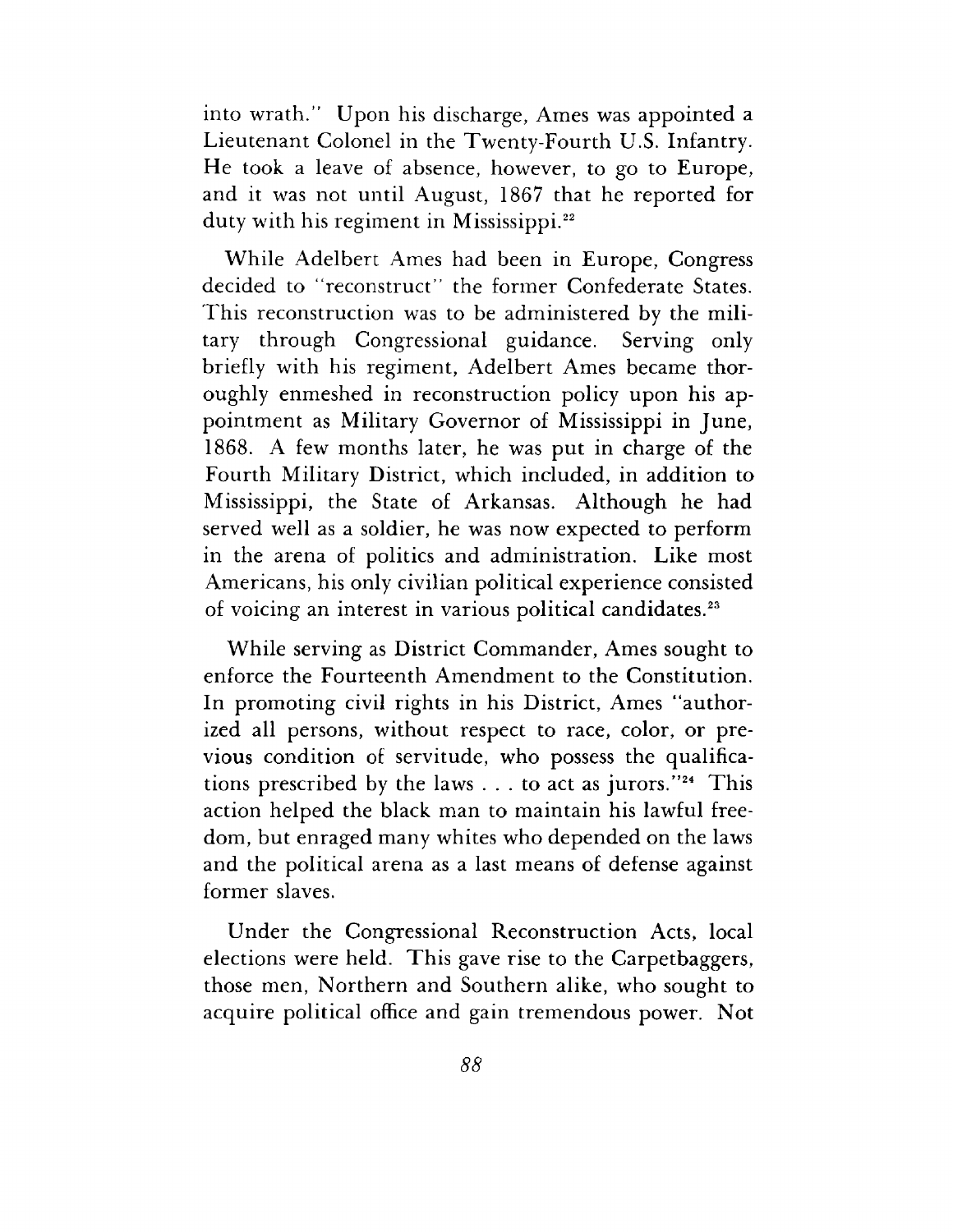all were out for booty, however, and one of these exceptions was Adelbert Ames. Ames has often been used by historians as an example of corrupt reconstruction politics in the South. However, the evidence tends to show that he was not the rogue pictured by Claude Bowers and others, but instead, he was probably an honest man caught in events quite beyond his control.

The Mississippi Legislature chose him for the United States Senate in 1869. But even before Ames could take his seat, complications arose. It was felt by some that Ames was not a resident of the state from which he had been elected. Senator Roscoe Conkling of New York led the group trying to keep Ames out of the Senate, and when the residency attack started to fail, Conkling took up the matter of credentials. As the Provisional Governor of Mississippi, Adelbert Ames had certified that Adelbert Ames was elected a United States Senator. The Senate finally agreed that while this was unorthodox, it was certainly not illegal nor incorrect in procedure, and Ames was finally allowed to take his seat.<sup>25</sup>

Except for one brief moment, Ames' term in the Senate was consistent but unremarkable. A clash with Senator Frank Blair of Missouri came during a debate over the Fourteenth Amendment. Ames felt that some Senators, particularly Senator Blair, were not doing all they could to help the blacks. Ames blamed Blair'<sup>s</sup> "vituperative powers" for creating trouble inside the South by supporting Southern Conservatives. This remark brought a rebuke from the President of the Senate — and from Senator Blair as well, naturally. Ames remained unimpressed and wrote: "He [Blair] certainly does not soar very high in his flights, hardly beyond the fumes of the barroom."<sup>26</sup> Shortly before the Blair episode, Ames had married Blanche Butler, daughter of the famous (or in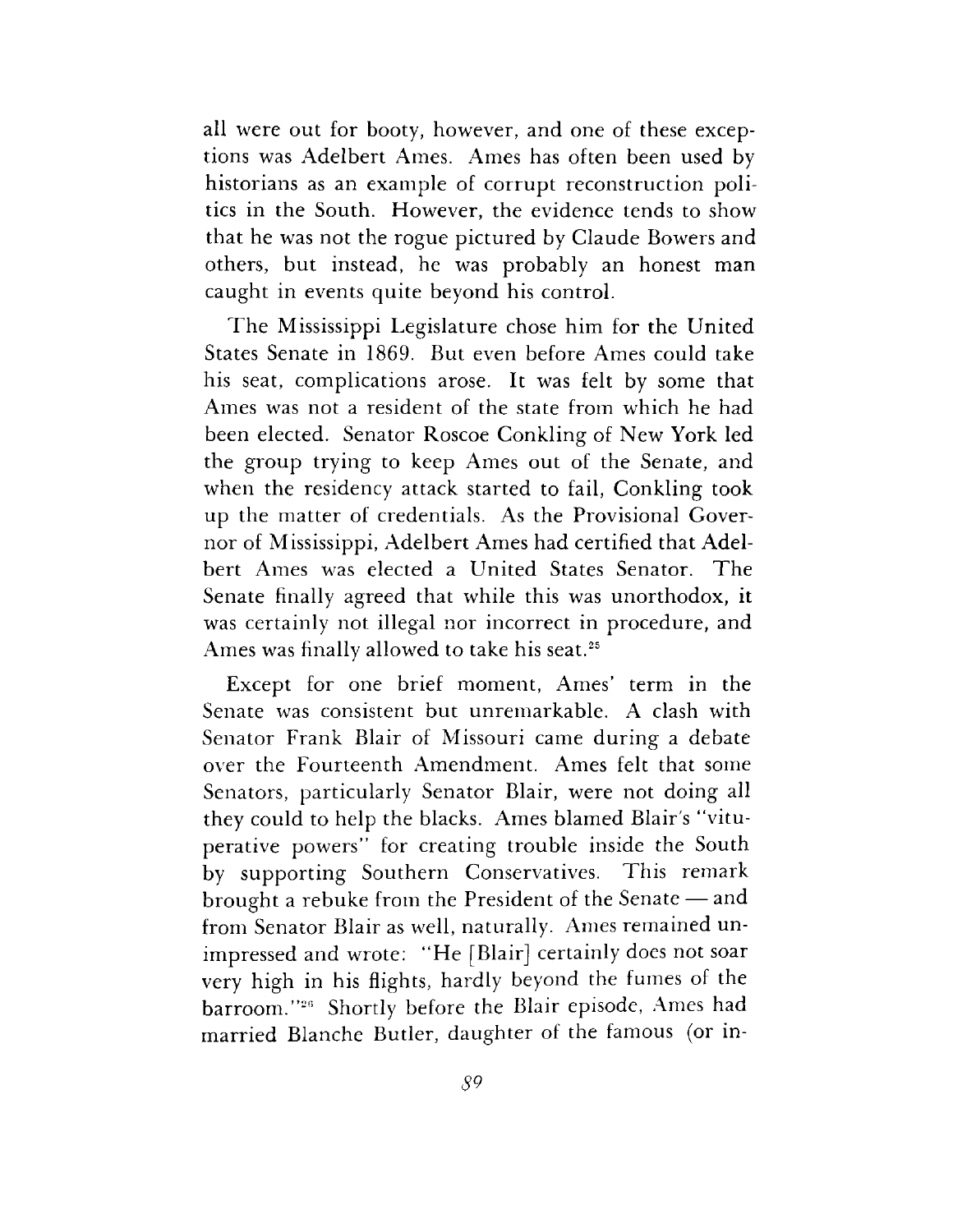famous) Benjamin F. Butler, one of the country's most radical Republicans.

After three years in the Senate, and when opportunity arose, he sought the Republican nomination for the governorship of Mississippi in 1873. At the Jackson Convention, with "the colored element preponderating" Ames was nominated on the first ballot, receiving 187 votes to 40 for the incumbent, Powers. With his black nominee for Lieutenant Governor, A. K. Davis, Ames was easily elected over J. L. Alcorn, a renegade Republican wanting the black vote, but not equality, who was the candidate of Conservative Republicans and Democrats. Ames was elected not only for his statewide reputation and his Lieutenant Governor, but because he was also a Northerner and the blacks felt that Northerners were friendly and did not show the prejudice of the Southerners.<sup>27</sup>

While it is not documented, one of the reasons why Ames left his Senate seat for the governorship was probably to consolidate his party. He was ambitious, and with a consolidated party behind him he could later return to the Senate with solid support, becoming a power there, or moving to even higher political offices.

Whatever his reasons for returning to Mississippi, it was all for nothing. Ames had the misfortune to be governor just at the time when Southern whites were reestablishing their power. For all his ambition, Ames was not willing to bend to them, and his actions and speeches only served as an irritant. For example, in his Inaugural Address of 1874 he:

made an earnest plea for kindly feelings between the whites and the blacks, politically, saying that they are now in all other things as closely united as are people of the same surroundings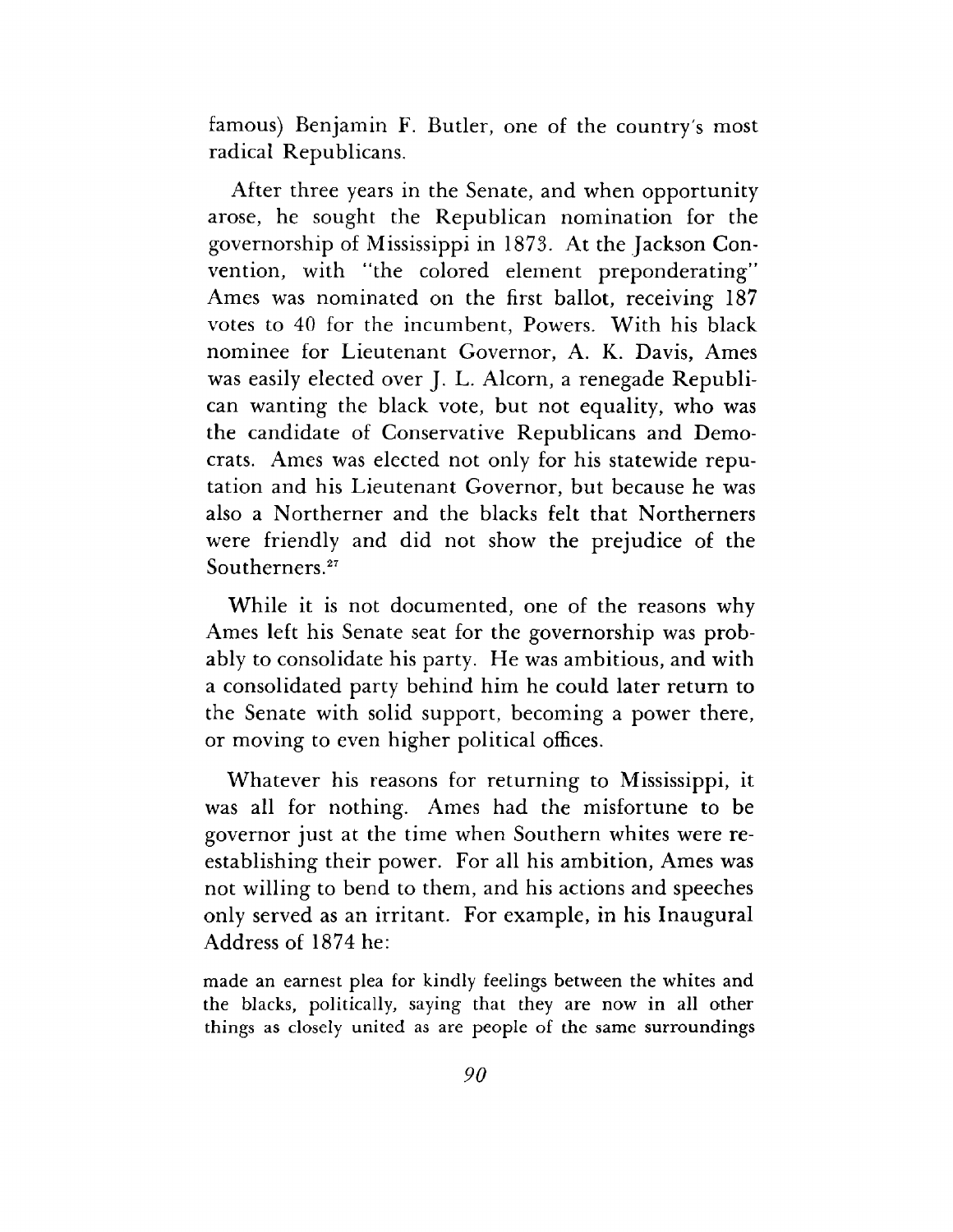elsewhere. He advocated early preparation for educating Lhe ignorant, advised that more attention be paid to manufacturing, and strongly urged that more breadstuffs be raised. To this end he recommended that the large plantations be cut up into small farms and sold to the men who till them?\*

These remarks were sufficient to anger many white Southerners, and their anger was certainly not lessened by Ames when he continued: "I shall strive to secure to every citizen, however humble and poor, his rights, and see that none, however rich and powerful, override the laws." He concluded with an appeal for all citizens to join in an "economical, impartial, and liberal administration of the laws."

Two months later (March, 1874) he restated his position in even stronger terms and said that he was determined to be: "Governor of the whole people, dealing out impartial justice to all."<sup>30</sup> A Governor of the whole people was certainly not what Southern whites wanted. They were determined to get back into power and deal with both blacks and carpetbaggers. The Ku Klux Klan and similar units were formed and white "guards" were stationed at polling places. When warnings and threats did not succeed, Southern whites resorted to terrorism. Governor Ames had considered calling out the State forces to deal with the situation, but did not take this action when it was pointed out that only blacks would answer the call. Ames did not want to start a racial Civil War.

Ames then appealed to President Grant for Federal troops. In his appeal, Ames told of the creation of white infantry and cavalry units, which were armed "in violation of the law" and emphasized that: "This is a political controversy, between White Democrats and the Re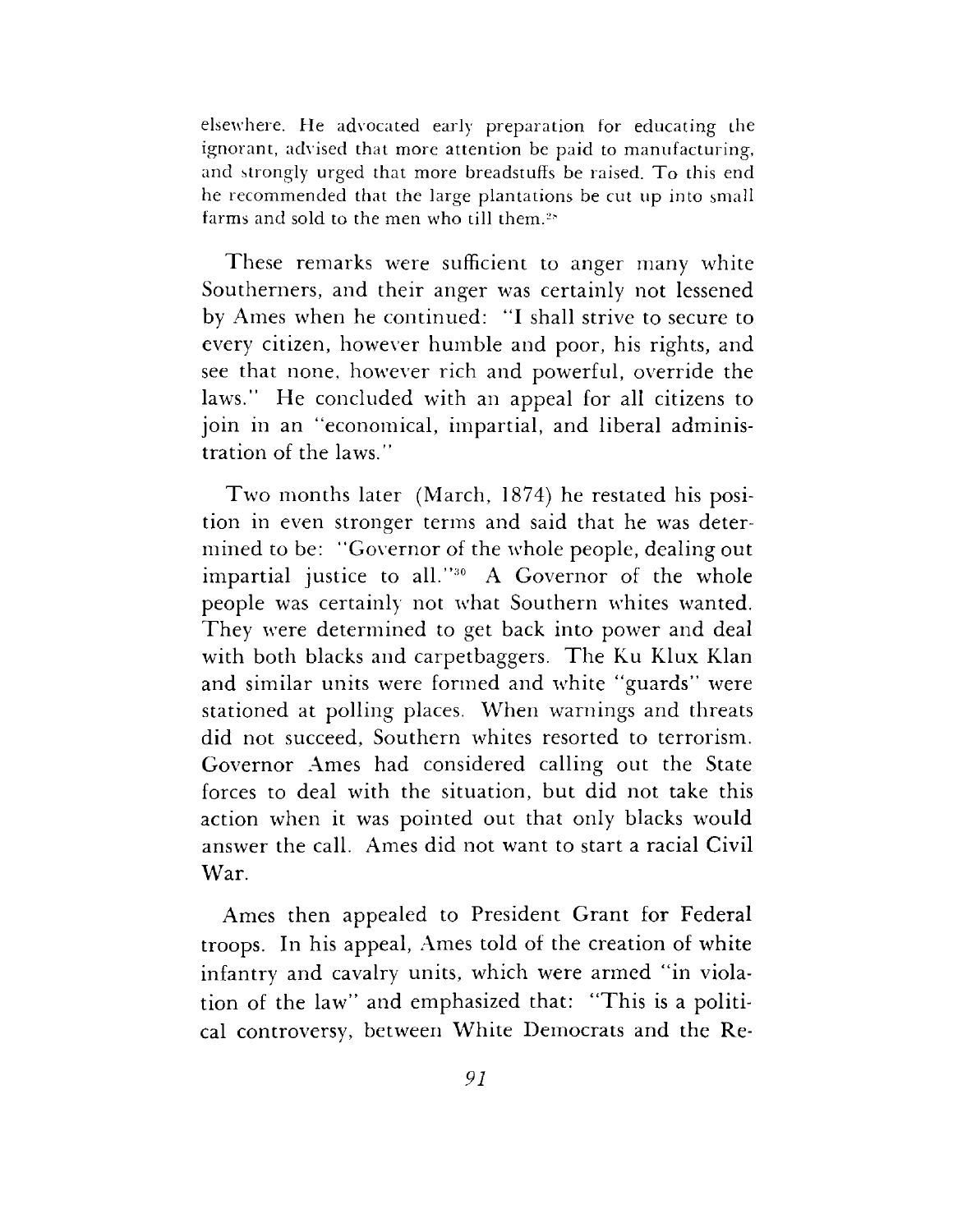publicans consisting mainly of blacks." Ames felt that Federal troops would do great good: "It may save many lives."

Ames' plea brought the following reply, signed by W. W. Belknap, the Secretary of War: "The contents of your dispatch have been submitted to the President. He declines to move the troops, except under a call made strictly in accordance with the terms of the Constitutions."<sup>31</sup>

This reply, and a letter from the Attorney General, remarking that: "The whole public are tired of these annual autumnal outbreaks in the South" was not lost on the white Mississippians. They resorted to open and flagrant violations of the black man'<sup>s</sup> rights, especially in Vicksburg. On December 9, 1874, Governor Ames issued a proclamation saying that the riots were "exclusively against colored officials," and that "the object of said riotous and disorderly action is to deprive colored men of their civil and political rights  $\ldots$  "32

White opposition to Ames continued to grow until finally, on February 25, 1876, the Mississippi House of Representatives passed a resolution by a vote of 86 to 14, impeaching Ames for "high crimes and misdemeanors in office." Lieutenant-Governor Davis was also to be tried.

The charges were either constructed of half-truths or were fabricated. Ames was charged with inciting the Vicksburg riots, marching the black militia, appointing incompetents to positions for corrupt motives, and granting unnecessary prison pardons. One of the charges was dependent upon a meeting between Ames and another man when the time element made such a meeting impossible.<sup>33</sup>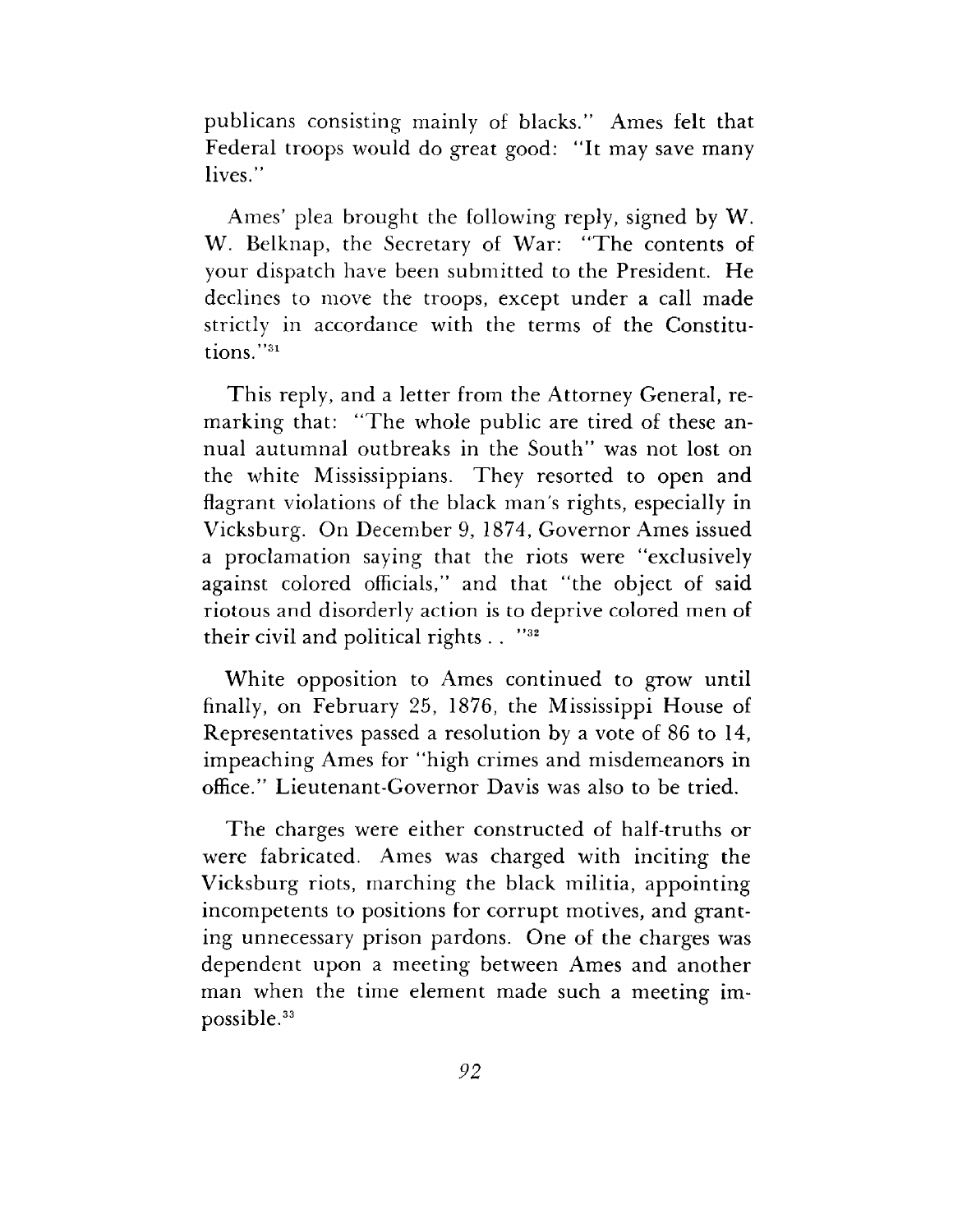A month after impeachment proceedings had begun, the process was terminated when a bargain was struck. If Ames would resign, there would be no impeachment. Ames saved face as best he could. "Guilt" was a foregone conclusion since the Legislature'<sup>s</sup> cloak of legitimacy was sure to cover the whole affair. Advised by Ames that he intended to resign from the governorship, the Mississippi Legislature dropped impeachment proceedings. Adelbert Ames was the last Reconstruction Governor of a former Confederate State.<sup>34</sup>

Ames was probably pleased to leave the South and all of its problems, yet at the same time, he felt that he had failed in his objectives. Years later he wrote of what he wanted to accomplish: "My explanation may seem ludicrous now, but then, it seemed to me that I had a mission with a large "M" to help the blacks."<sup>35</sup> In an interview with the *New York Times* in May, 1876, Ames spoke of "fraud, violence, and murder" being used to "such an extent and degree that the Northern mind seems incapable of comprehending it It is not safe for any Northern man . . to live there, if his convictions incline him to the cause of humanity and if he attempts any active measures, especially political efforts in behalf of the colored people of the state."<sup>36</sup>

After leaving Mississippi, Ames involved himself in business. During the war and afterward he had steadily invested his money in his family'<sup>s</sup> flour milling enterprises and was thus able to live comfortably. He secured patents on several inventions: flour mill machinery, extension ladders for fire engines, and work on a pencil sharpener. None was financially successful. Occasionally he corresponded with historians on his administration in Mississippi, usually at their request, or to correct a flagrant error in their writings.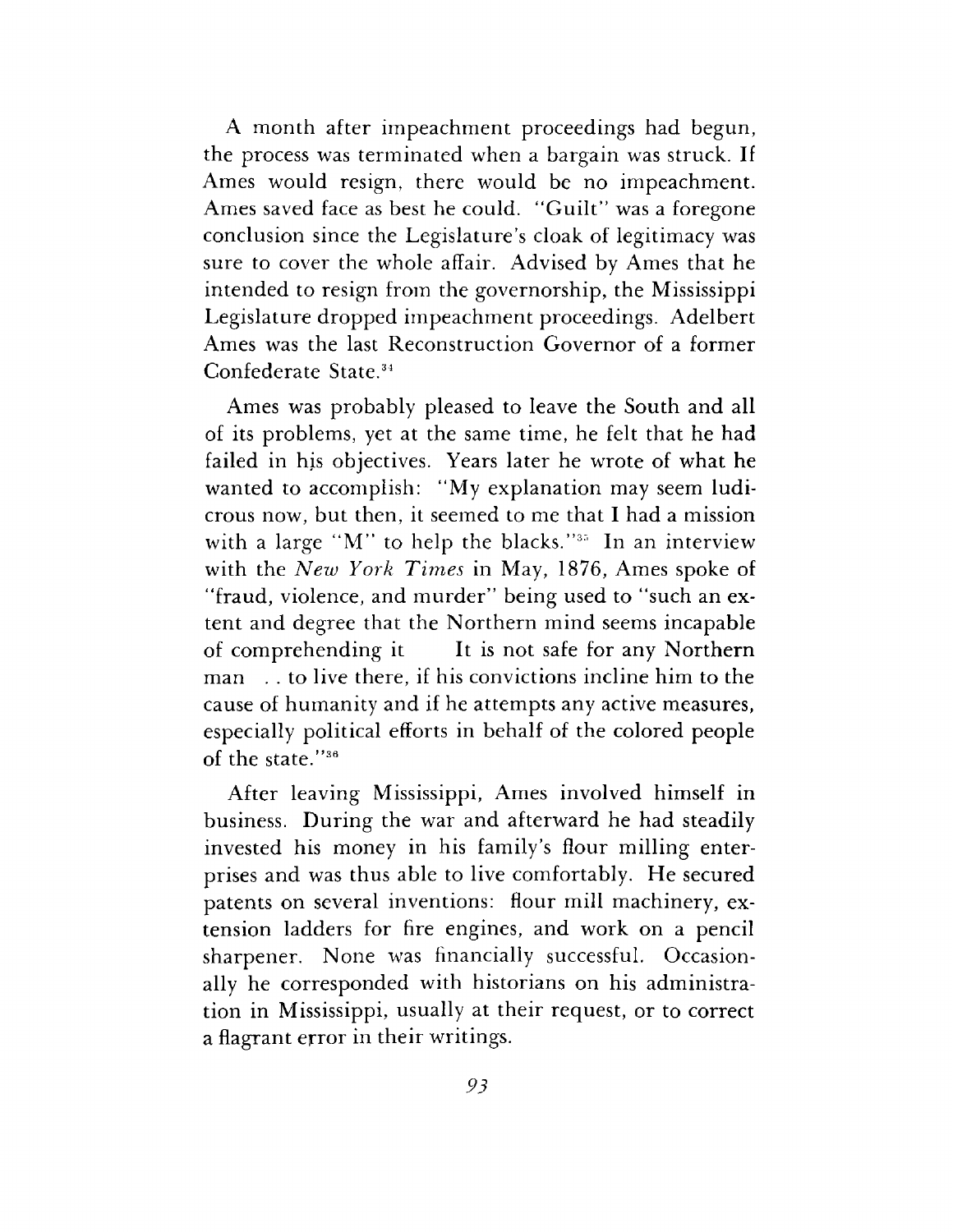It was during this period that Ames happened to be in Northfield, Minnesota when the Jesse James Cole Younger gang tried to rob the local bank. In a letter to his wife, Ames described the shooting, the blood, the dead in the street. He concluded: "The time yesterday reminded me of Mississippi." The next day he wrote, "Is it not strange that Mississippi should come up here to visit me. The killing of Republicans by a set of Mississippi K.K. produces a similar state of sensation as the murdering of a number of men by Missouri cut-throats who are after plunder."<sup>37</sup>

When war was declared with Spain in 1898, Ames went back into the Army as Brigadier General of Volunteers. After going to Cuba and participating in the Santiago Campaign, he was given stateside duty before being mustered out in 1899. He spent many of his retirement days in Ormond, Florida where he frequently played golf with John D. Rockefeller, Senior. It was there that he died on April 13, 1933. The ninety-seven year old man was the last surviving full rank general officer of the Civil War.

In a letter to the *New York Times* for April 26, 1933, J. R. Lewis wrote: "He was the last leaf on the tree and he must have been the last prominent figure of one of the most stirring periods in our history. Possibly the rush of modern times makes the figures of a past age of increasingly less concern to us."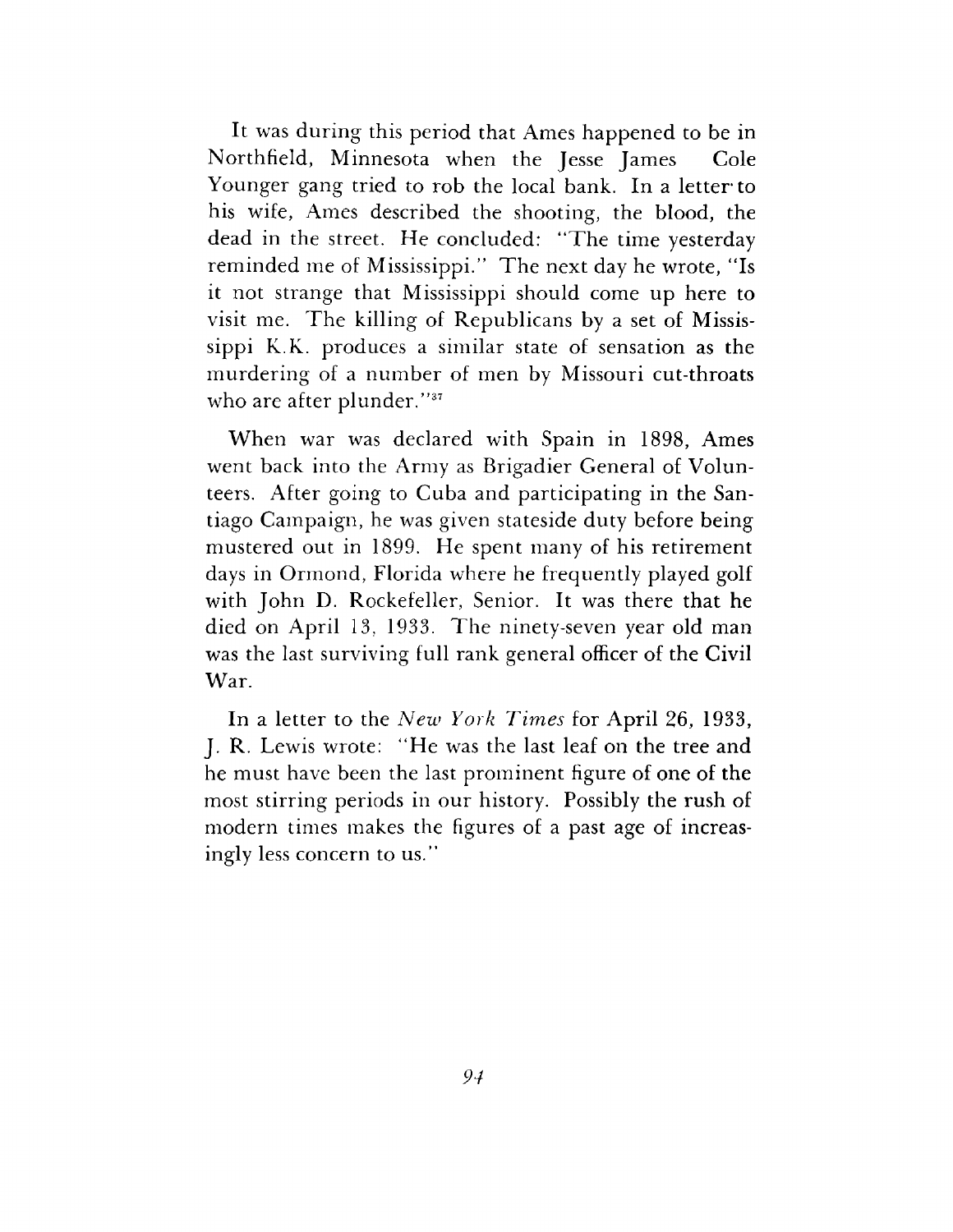<sup>1</sup> Ezra J. Warner: *Generals in Blue* (Louisiana State University, 1964) , p. 5; Blanche Butler Ames: *Chronicles from the Nineteenth Century* (Clinton, Mass., 1957), I, xi.

<sup>2</sup> Letter from Stanley P. Tozeski, Chief of the U. S. Military Academy Archives, to Stuart B. Lord, March 23, 1971; Letter from War Department to Charles E. Wingate, March 8, 1874.

<sup>3</sup> B. B. Ames: *Chronicles,* I, 1.

" William C. Storrick: "Adelbert Ames," *Annual Report of the Association of Graduates, United States Military Academy* (June 11, 1934), p. 29.

<sup>5</sup> Department of the Army: *The Medal of Honor of the United States Army* (Washington, 1948), p. 105. Many of the awards for the Medal of Honor (often erroneously called the Congressional Medal of Honor) that were for Civil War actions were not made until long after the war was over. Ames was one of those who received the medal long after the event. His award was made in 1894.

<sup>6</sup> B. B. Ames: *Chronicles,* I, 1, 3; Warner: *Generals,* p. 6; Storrick: *Annual Report,* p. 29.

<sup>7</sup> Warner: *Generals,* p. 6. Officers were rewarded for a brave or meritorious action by being given a brevet promotion to a higher rank, even though these brevet ranks could not be used for a command position. It gets especially confusing, when, during the Civil War, both the Regular Forces and the Volunteers each had a brevet system. Ames, for example, held four ranks. He was a First Lieutenant and a Brevet Major General in the Regular Army and a Brigadier General and Brevet Major General in the Volunteers.

<sup>8</sup> John J. Pullen: *The Twentieth Maine* (Philadelphia, 1957), p. 1, 2.

<sup>9</sup> Rev. Theodore Gerrish: *Army Life: a Private's Reminiscences of the Civil War* (Portland, 1882), p. 11, 17, 19.

<sup>10</sup> Pullen: *Twentieth, p.* 18.

<sup>11</sup> Pullen: *Twentieth,* p. 36.

<sup>12</sup> B. B. Ames: *Chronicles,* I, 16; Pullen: *Twentieth,* p. 56.

<sup>13</sup> B. B. Ames: *Chronicles,* I, 15, 16, 17, 19. The emphasis is Hooker's.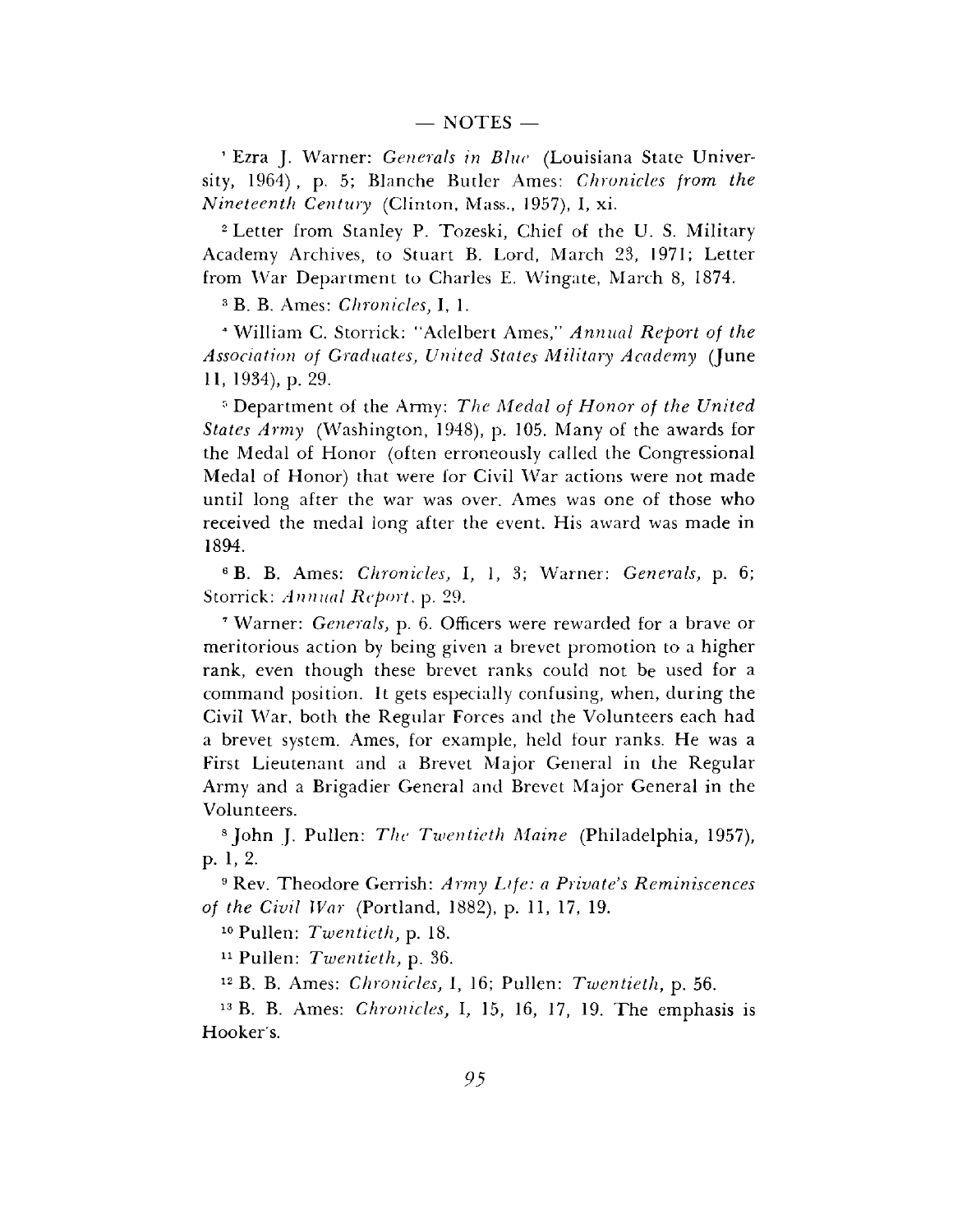Pullen: *Twentieth,* p. 75; Warner: *Generals,* p. 5.

 Storrick: *Annual Report,* p. 30; B. B. Ames: *Chronicles,* I, 19.

 Thomas Yoseloff: *Campaigns of the Civil War* (New York, 1963), III, 217-8.

Pullen: *Twentieth,* p. 131, 170; B. B. Ames: *Chronicles,* I, 21.

 Blanche Ames Ames: *Adelbert Ames, 1835-1933* (New York, 1964), p. 175-6; Storrick: *Annual Report,* p. 31; B. B. Ames: *Chronicles,* I, 23-4.

Storrick: *Annual Report,* p. 31-2.

 B. B. Ames: *Chronicles,* I, 25: Yoseloff: *Campaigns,* p. 248; B. A. Ames: *Adelbert,* p. 199.

Warner: *Generals,* p. 5.

 Francis A. Lord: *They Fought for the Union* (Harrisburg, 1960), p. 347; B. B. Ames: *Chronicles,* I, 30, 34, 36.

 *New York Times,* June 18, 1868, p. 5; B. B. Ames: *Chronicles,* I, 14, 25, 36.

B. B. Ames: *Chronicles,* I, 38.

B. A. Ames: *Adelbert,* p. 303-312.

B. B. Ames: *Chronicles,* I, 246-59, 280.

 J. C. Randall and David Donald: *The Civil War and Reconstruction* (Boston, 1961), p. 629; B. B. Ames: *Chronicles,* I, 540; *New York Times,* August 28, 1873, p. 1.

*New York Times,* January 29, 1874, p. 1.

*Ibid.*

*New York Times,* March 23, 1874, p. 4.

*New York Times,* August 1, 1874, p. 4.

 Samuel Eliot Morison: *The Oxford History of the American People* (New York, 1965) , p. 724; Vernon Lane Wharton: *The Negro in Mississippi: 1865-1890* (New York, 1947), p. 194; *New York Times,* December 10, 1874, p. 5.

 William E. B. DuBois: *Black Reconstruction in America* (New York, 1935), p. 447; *New York Times,* February 26, 1876, p. 1; B. A. Ames: *Adelbert,* p. 466-8.

*\*New York Times,* March 30, 1876, p. 1; April 14, 1933, p. 19. Wharton: *The Negro,* p. 158.